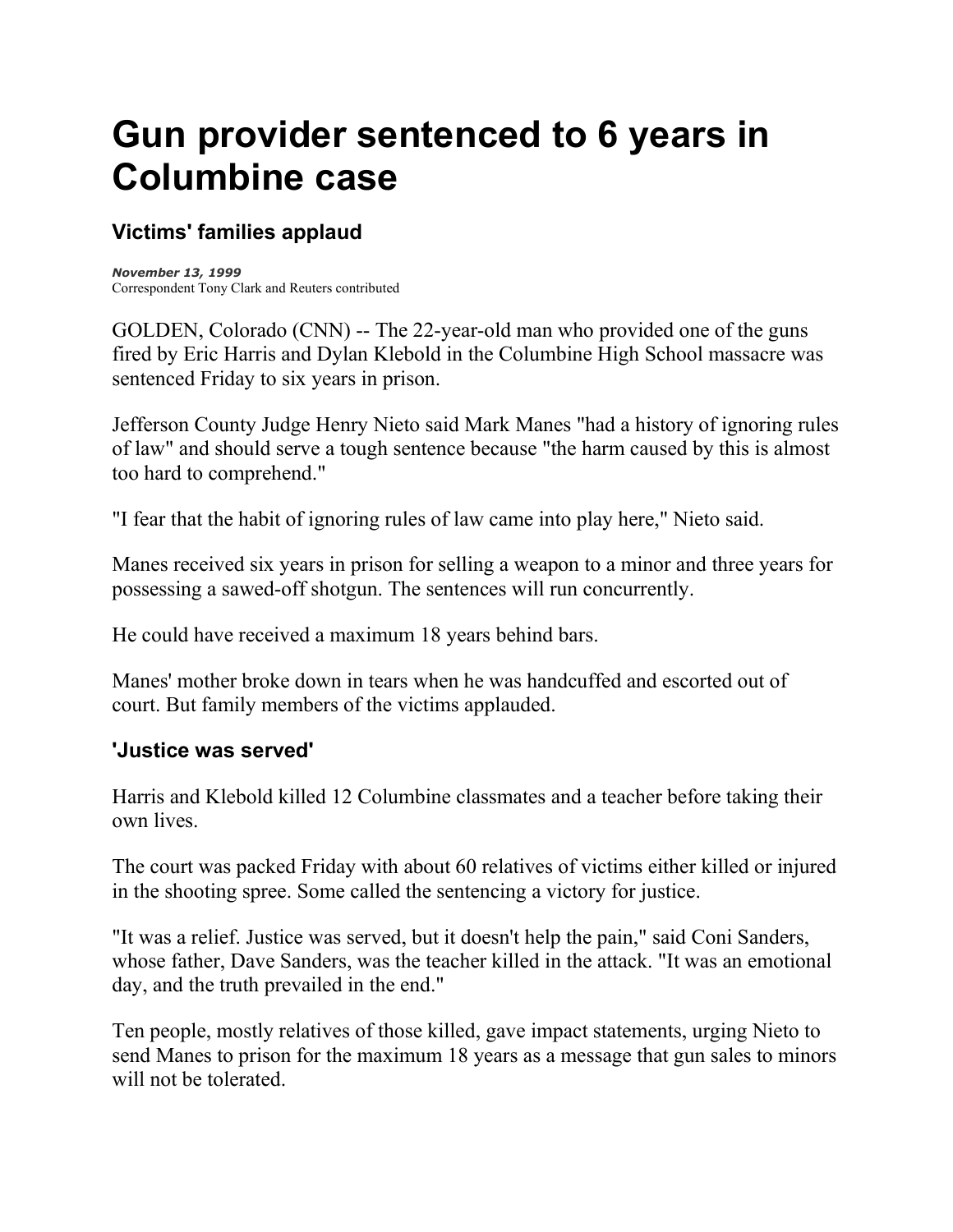Kristen Townsend, sister of shooting victim Lauren Townsend, told Nieto that, "Thirteen beautiful lives have been taken tragically and unfairly.

"Did Mark Manes shoot and kill my sister? No. ... But he sold the weapons and he must be punished for it," she said.

### **Klebold committed suicide with gun**

The judge issued his decision after prosecutors read from transcripts of videotapes made by the high school gunmen, Eric Harris and Dylan Klebold, thanking Manes for his help in obtaining a [TEC-DC9](http://www.cnn.com/US/9911/13/columbine.manes.01/link.tec.dc-9.jpg) semiautomatic weapon.

That gun was used by Klebold during the shooting spree to kill four people and injure two others, Kate Battan, an investigator with the Jefferson County sheriff's office, told the court.

She also said the videotapes showed Harris and Klebold using the handgun to shoot up a tree during targeting practice. "Imagine that in someone's (expletive) brain," one of the boys said.

Sanders told reporters, "It was hard to listen to that, because my father was shot in the head."

Battan said both Harris and Klebold thanked Manes for helping them get the gun that was later used in their rampage.

But both teens said Manes and Phillip Duran, who is also charged with providing a gun to a minor, had no idea about their plans to conduct one of the nation's deadliest acts of school violence, Battan said.

"We used them. They had no clue," Klebold was quoted as saying, referring to Manes and Duran.

Later in the tapes, both teens said if Manes had not gotten them the gun, they would have gotten it from someone else.

Batten said Klebold used the gun to commit suicide at the end of the rampage, while Harris used a shotgun.

#### **Defense: Manes deserved leniency**

Defense attorney Robert Ransome had argued that Manes deserved a lenient sentence.